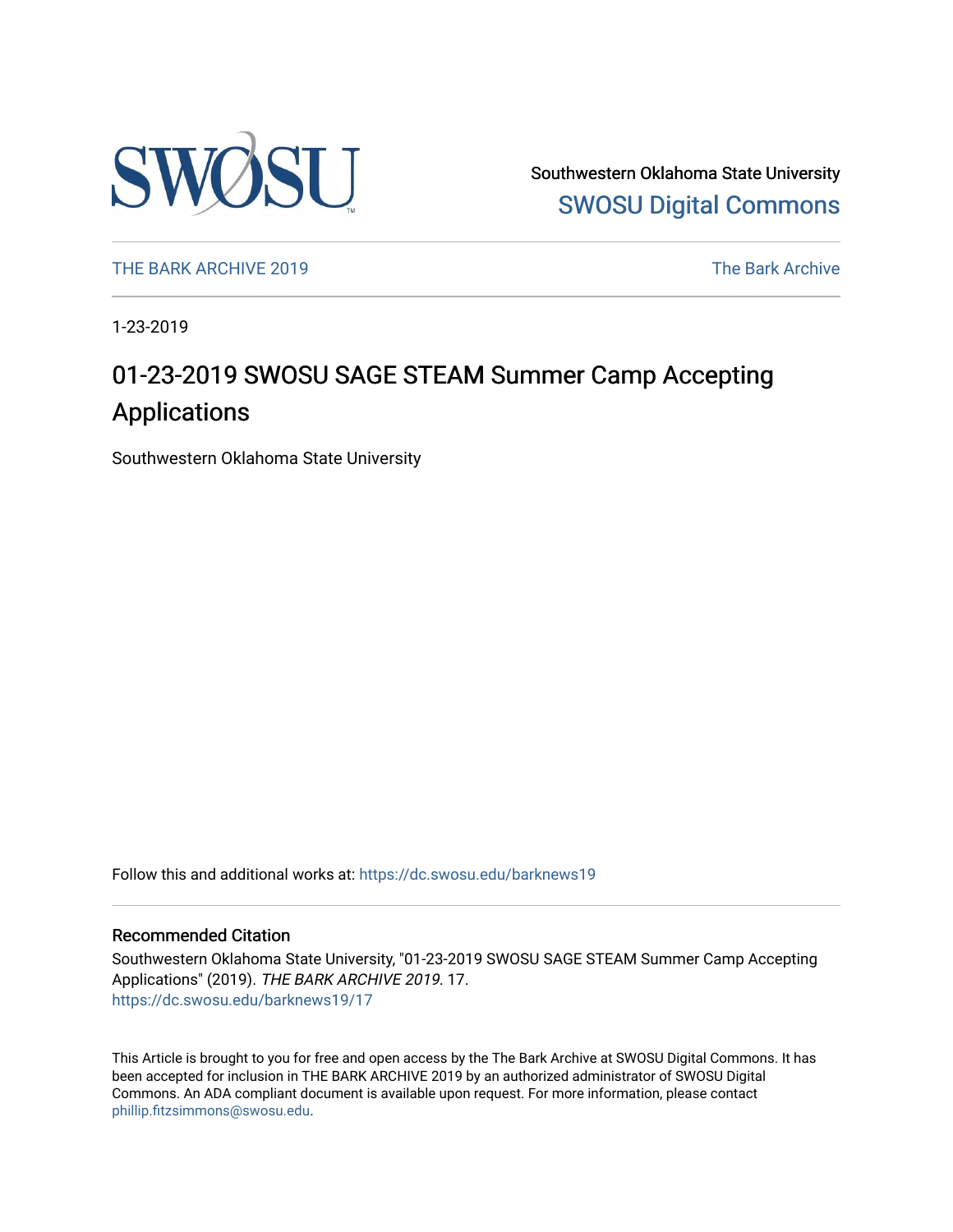

23 January,

# **SWOSU SAGE STEAM Summer Camp Accepting Applications**



STEAM Camp attendees in 2018 enjoy a visit to Devon Energy in Oklahoma City. Applications are being accepted for the 2019 camp with nominations being accepted through January 29.

Oklahoma students will have the opportunity to experience the SAGE STEAM Camp at Southwestern Oklahoma State University in Weatherford for the second year during the 2019 summer.

The Southwest Alliance for Girls' Enrichment (SAGE) Committee members are looking for students from across the state who are currently in seventh grade and interested in exploring STEAM (Science, Technology, Engineering, Arts/Humanities, and Mathematics).

According to Dr. Lisa Appeddu, who is camp director, the students do not have to be the top students in their grade; instead, the camp is geared toward students—especially females—who may have limited access to STEAM-related activities and may truly benefit from this experience.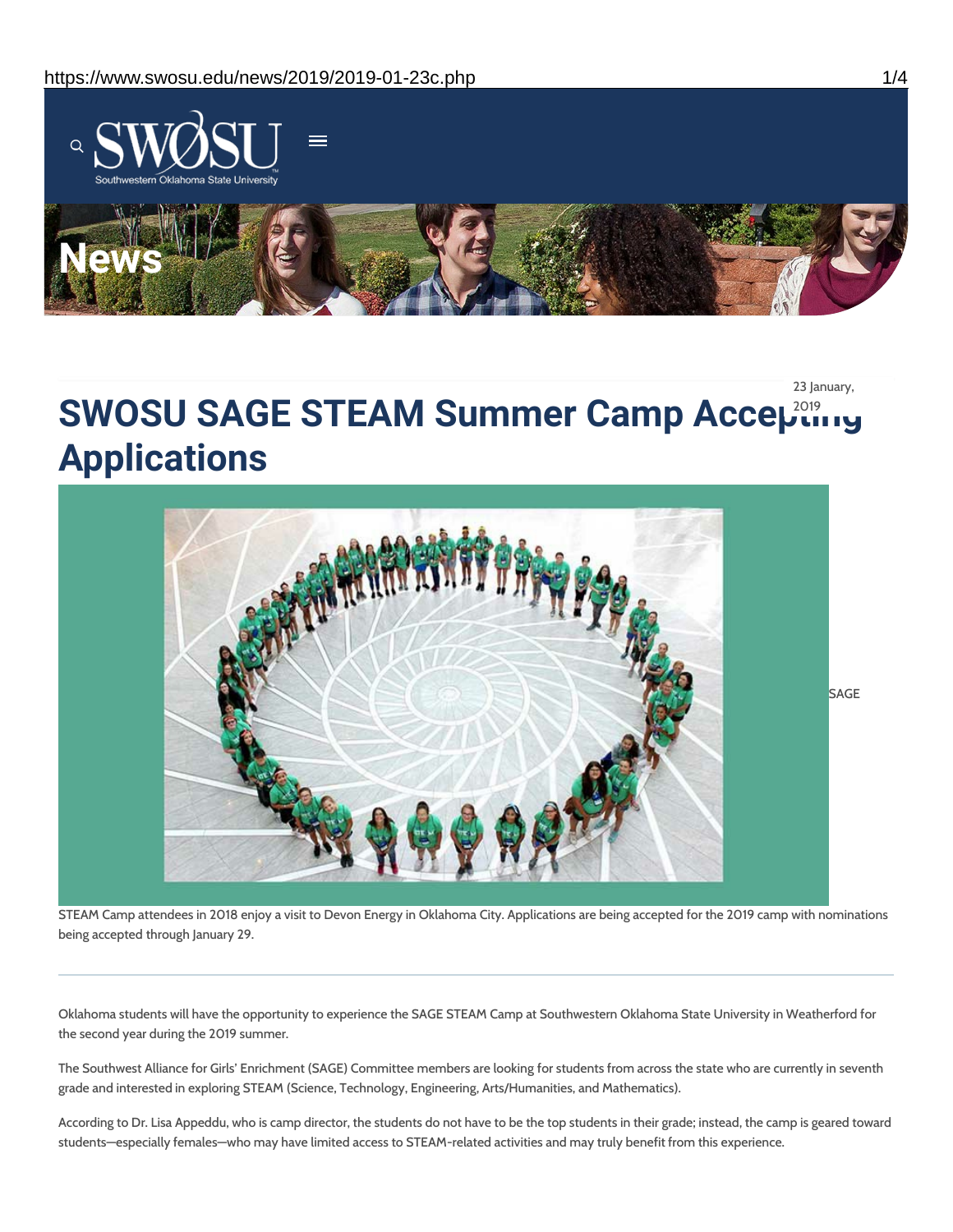### https://www.swosu.edu/news/2019/2019-01-23c.php 2/4

Students will stay overnight in university residence halls during the week of camp, from June 9 to 15. They will participate in hands-on activities on the SWOSU campus, interact with role models from various fields, and travel to local destinations around western Oklahoma as well as Oklahoma City to experience STEAM on-site. Students will also learn about career opportunities that feature and integrate the STEAM fields and experience activities that promote personal and professional growth.

Student nominations by teachers, counselors and principals are now being accepted online through 11:59 p.m. on Tuesday, January 29. After being nominated, students will be asked to complete an online application by February 19 and then undergo a "get-to-know-you" phone interview in March. Up to 50 students will be selected to attend the SAGE STEAM Camp at SWOSU.

Campers pay a non-refundable \$200 registration fee; the remaining \$800 in costs per camper is covered by grants and generous supporters, which include personal donors, Oklahoma businesses and community organizations. Scholarships are available for those with a financial need. Taxdeductible donations to the SAGE STEAM Camp may be made via the SWOSU Foundation, and both in-kind and monetary contributions are welcome.

The student nomination form and other information about the camp may be found online at https://www.swosu.edu/academics/sage-steamcamp/camper-information.aspx, or may be acquired by emailingsagesteamcamp@gmail.com.

| Academics                | D |
|--------------------------|---|
| Administration           | D |
| Alumni and Foundation    | D |
| Community                | D |
| Events                   | D |
| <b>Faculty and Staff</b> | D |
| Miscellaneous            | D |
| Sayre                    | D |
| <b>Students</b>          | D |
|                          |   |

| <b>Archive Links</b> |   |
|----------------------|---|
| 2018                 | D |
| 2019                 | D |
| 2020                 | D |
| Archive              | D |
|                      |   |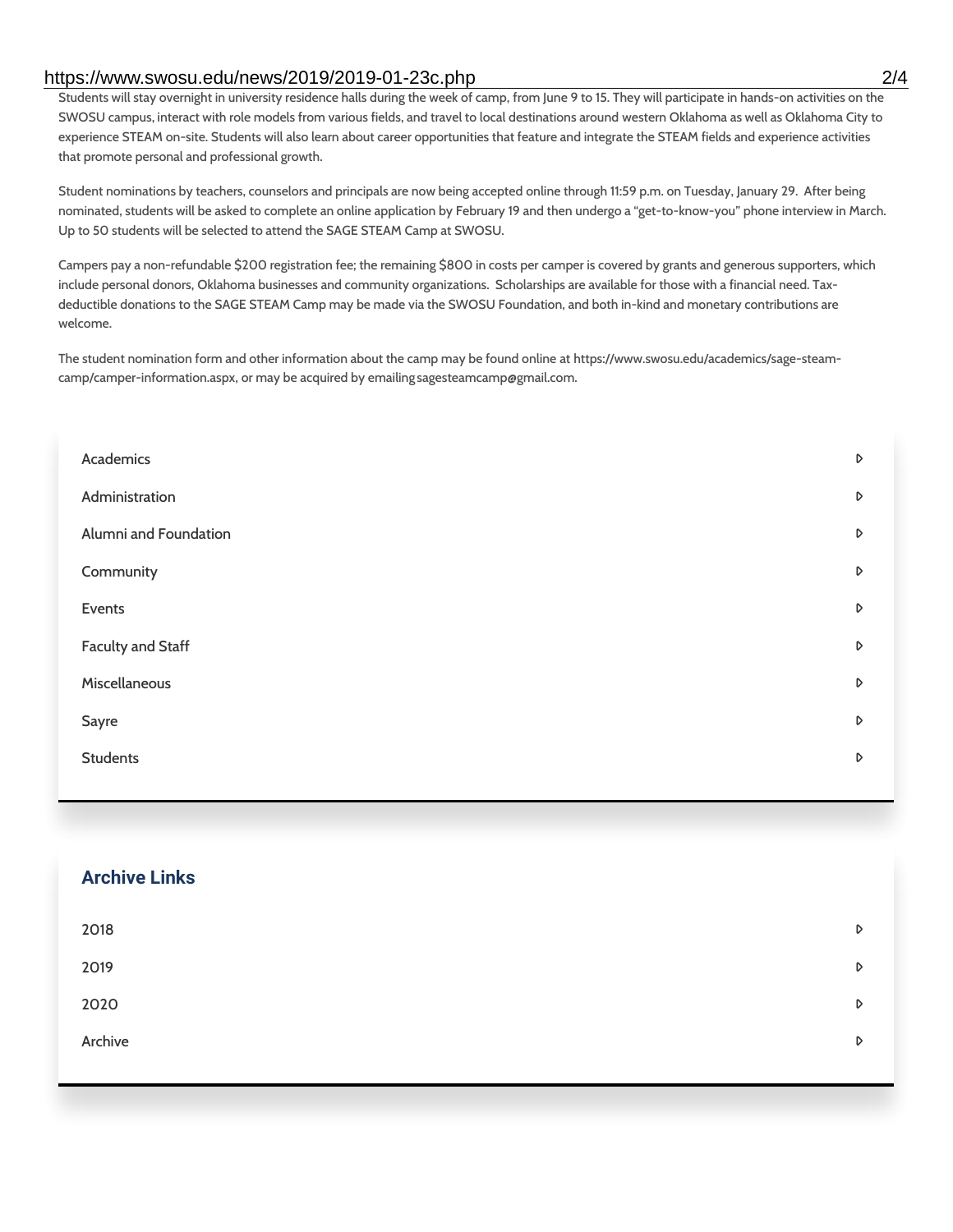# **SV** 3T 1

# Weatherford Campus

100 Campus Drive Weatherford, OK 73096

## Sayre Campus

409 E Mississippi Ave Sayre, OK 73662

# Connect to Us

fyothe

Contact [Information](https://www.swosu.edu/about/contact.php)

[University/Facility](https://www.swosu.edu/about/operating-hours.php) Hours

[Campus](https://map.concept3d.com/?id=768#!ct/10964,10214,10213,10212,10205,10204,10203,10202,10136,10129,10128,0,31226,10130,10201,10641,0) Map

Give to [SWOSU](https://standingfirmly.com/donate)

Shop [SWOSU](https://shopswosu.merchorders.com/)



**[Directory](https://www.swosu.edu/directory/index.php)** 

[Calendar](https://eventpublisher.dudesolutions.com/swosu/)

[Apply](https://www.swosu.edu/admissions/apply-to-swosu.php)

[GoSWOSU](https://qlsso.quicklaunchsso.com/home/1267)

[Jobs@SWOSU](https://swosu.csod.com/ux/ats/careersite/1/home?c=swosu)